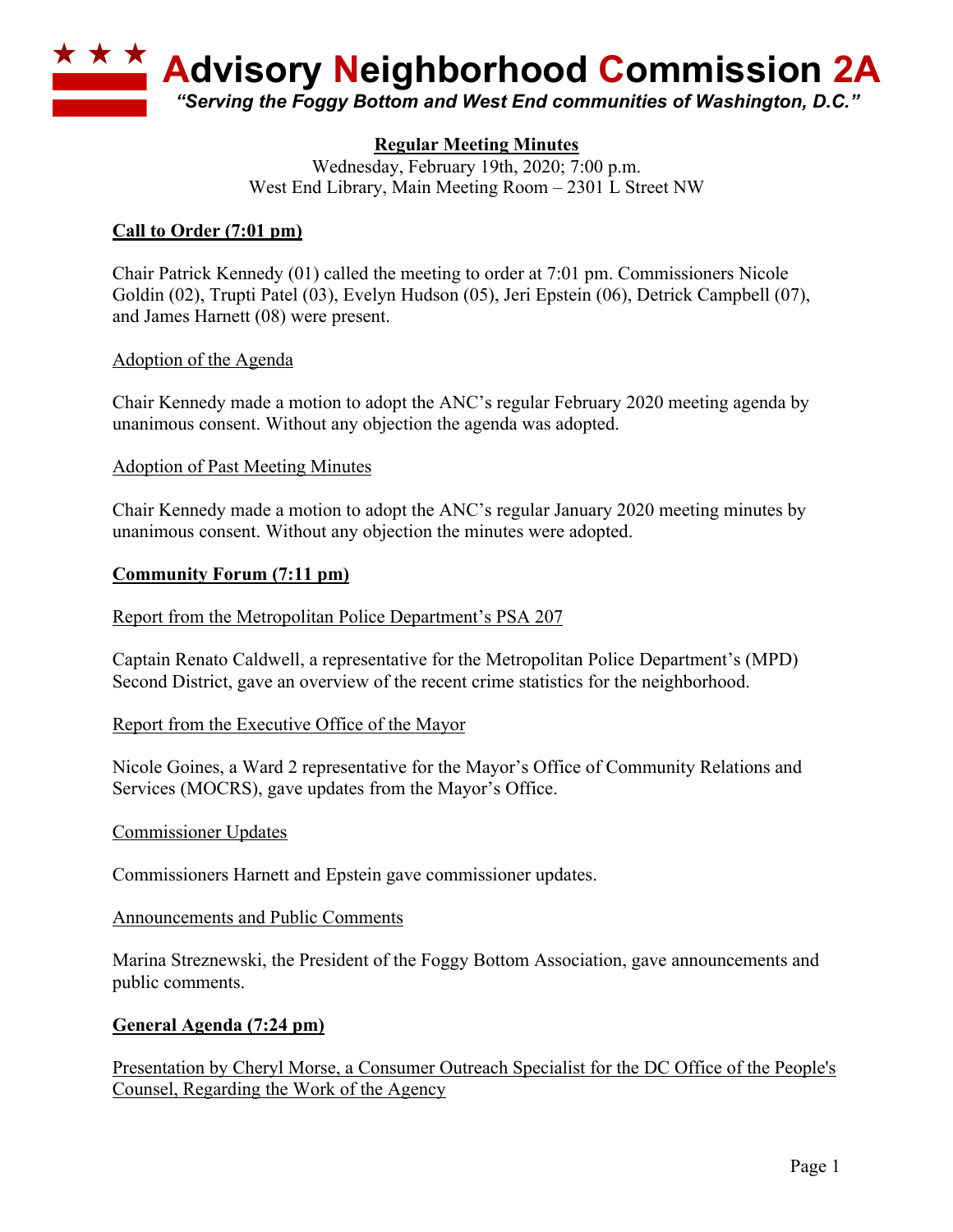Cheryl Morse, a Consumer Outreach Specialist for the DC Office of the People's Counsel, gave a presentation regarding the work of the agency.

# Presentation by GW Hospital Regarding the Operations of the Hospital's Helipad

Christine Searight, GW Hospital's Senior Director of Strategic Marketing, Communications, and Business Development, and Dr. Babak Sarani, GW Hospital's Director of Trauma and Acute Care Surgery, gave a presentation regarding the operations of the hospital's helipad.

# **Matters Before the Public Space Committee (8:08 pm)**

Public Space Application by Tatte Bakery & Cafe for a New, Un-Enclosed Sidewalk Cafe with 6 Tables, 24 Seats, and 6 Umbrellas at 1200 New Hampshire Avenue NW

Commissioner Epstein made a motion to adopt a proposed resolution regarding the matter. Commissioner Hudson seconded the motion, which was voted on and passed (VOTES: 6-0-0). The resolution reads as follows:

ANC 2A supports Tatte Bakery & Café's public space application for a new, un-enclosed sidewalk cafe at 1200 New Hampshire Avenue NW.

Public Space Application by Ruth's Chris Steak House for a Valet Staging Zone with 2 Metered Parking Spaces at 2000 L Street NW

Commissioner Epstein made a motion to adopt a proposed resolution regarding the matter. Commissioner Hudson seconded the motion, which was voted on and passed (VOTES: 6-0-0). The resolution reads as follows:

ANC 2A supports Ruth's Chris Steak House's public space application for a valet staging zone at 2000 L Street NW.

Public Space Application by Lazy Kate's Bistro for a New, Un-Enclosed Sidewalk Café with 13 Tables and 52 Seats at 2300 N Street NW

Commissioner Goldin made a motion to adopt a proposed resolution regarding the matter. Commissioner Campbell seconded the motion, which was voted on and passed (VOTES: 6-0-0).

## **General Agenda (Continued) (8:21 pm)**

Presentation by the U.S. Census Bureau and Consideration of a Resolution Regarding the 2020 Census

Commissioner Goldin made a motion to adopt a proposed resolution regarding the matter. Commissioner Patel seconded the motion, which was voted on and passed (VOTES: 7-0-0). The resolution reads as follows: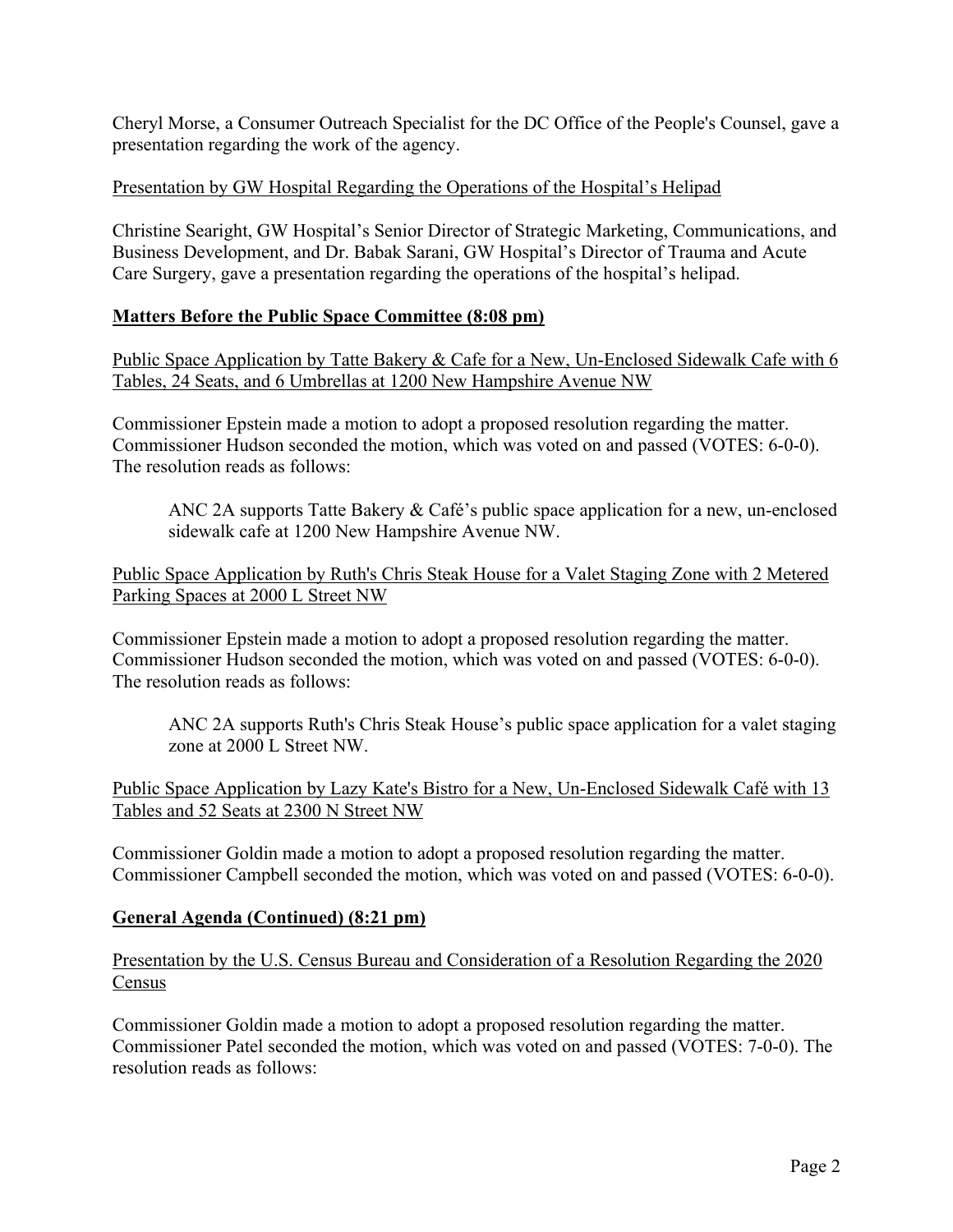WHEREAS, every ten years the United States Census Bureau counts residents across the country,

WHEREAS, ANC 2A supports the United States Census Bureau's efforts in conducting a complete and accurate count of all U.S. residents as of April 1<sup>st</sup>, 2020,

WHEREAS, the District of Columbia, including ANC 2A, is one of the more demographically diverse places in the United States, and this diversity is our strength,

WHEREAS, the District of Columbia annually receives \$6 billion in federal funding based on census data,

WHEREAS, the District of Columbia, and ANC 2A, has seen dramatic increases in population and residents since the 2010 census,

WHEREAS, ANC 2A is committed to raising awareness of the importance of the 2020 census by aggressively reaching out to hard-to-count groups and encouraging their participation in the census,

WHEREAS, a complete count ensures accurate census data, which provides critical information for government programs, policies, and decision making that affect ANC 2A residents, including the funding of programs related to healthcare, transportation, education, housing, youth, and childcare,

WHEREAS, census data is used to update ward, ANC, and single member district (SMD) boundaries, determine funding for schools in ANC 2A, and plan for resources such as new playgrounds, recreation centers, senior wellness centers, and programming to serve specific populations,

WHEREAS, in 2010 the District of Columbia was the second-most undercounted city in the nation, with the following groups having been historically undercounted: low income residents, foreign-born residents, renters in multi-unit buildings, children ages 0-5, and African-American households, and

WHEREAS, the next three months, from February  $12<sup>th</sup>$ ,  $2020$  to May  $12<sup>th</sup>$ ,  $2020$ , including the 2020 census day on April 1st, 2020, are a critical time to engage with residents to ensure that they are informed about why the census matters to ANC 2A, our ward, and our city, as well as how to participate.

THEREFORE, BE IT RESOLVED that ANC 2A will work together through May  $12<sup>th</sup>$ , 2020 to support activities that aim to have every resident in each SMD of ANC 2A counted in the 2020 census regardless of age, race, ethnicity, sexual orientation, language spoken, or citizenship status. ANC 2A commissioners will:

1. Post on neighborhood listservs, blogs, social media, and other electronic media to encourage residents to complete the census forms (DC Census 2020 digital media toolkit),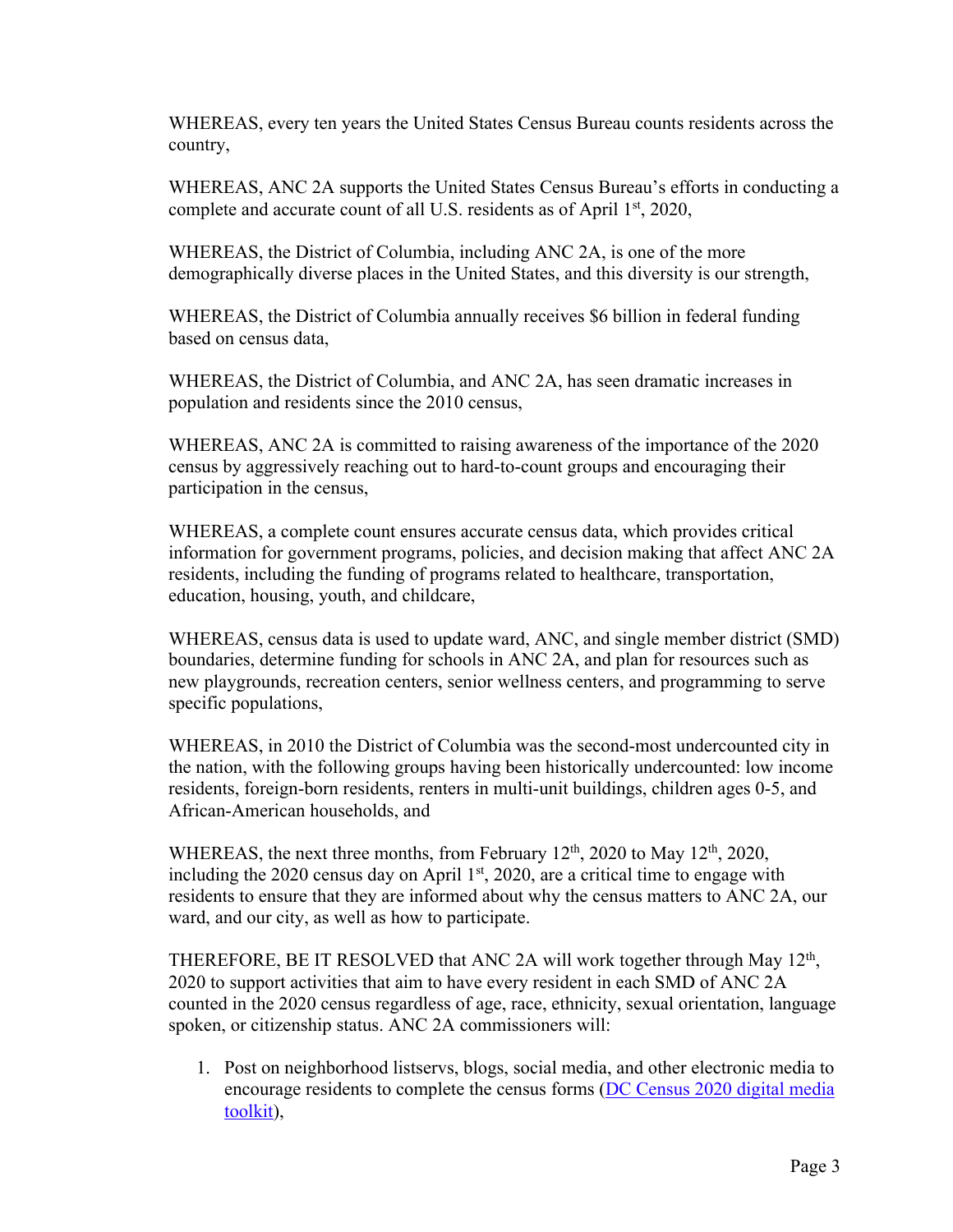- 2. Encourage neighborhood volunteers to post and engage on electronic media about the census, and
- 3. Encourage neighborhood volunteers to organize and participate in SMD outreach using door hangers provided by DC Census 2020 officials. (U.S. Census outreach toolkit).

# **Matters Before the Department of Consumer and Regulatory Affairs (8:31 pm)**

Consideration of a Resolution Regarding Boston Properties' Request for an After-Hours Permit to Work During Overnight Hours on Weeknights in February, March, and April of 2020

Commissioner Campbell made a motion to adopt a proposed resolution regarding the matter. Commissioner Hudson seconded the motion, which was voted on and passed (VOTES: 7-0-0). The resolution reads as follows:

ANC 2A supports Boston Properties' request for an after-hours permit to work from 7:00 pm to 3:00 am from February 24th, 2020 to April 30th, 2020 as part of the 2100 Pennsylvania Avenue NW construction project.

# **Matters Before the Mayor's Special Events Task Group (8:45 pm)**

### Special Event Application for the DC Bike Ride on Saturday, May 16th, 2020

Chair Kennedy made a motion to adopt a proposed resolution regarding the matter. Commissioner Goldin seconded the motion, which was voted on and passed (VOTES: 7-0-0). The resolution reads as follows:

ANC 2A supports the special event application for the DC Bike Ride on Saturday, May 16th, 2020.

## **Matters Before the DC Council (8:50 pm)**

## Consideration of a Resolution Regarding the Need for a New, Permanent Facility for the DC Archives

Chair Kennedy made a motion to adopt a proposed resolution regarding the matter. Commissioner Epstein seconded the motion, which was voted on and passed (VOTES: 7-0-0). The resolution reads as follows:

WHEREAS, the DC Archives and the Office of Public Records (OPR) serve the key public purpose of storing, protecting, and organizing the government documents that constitute the most universal records of District residents and those of the government that serves them.

When pieced together, these documents tell vivid stories about ordinary people of all races, classes, and genders, from all eight wards, representing both communities that exist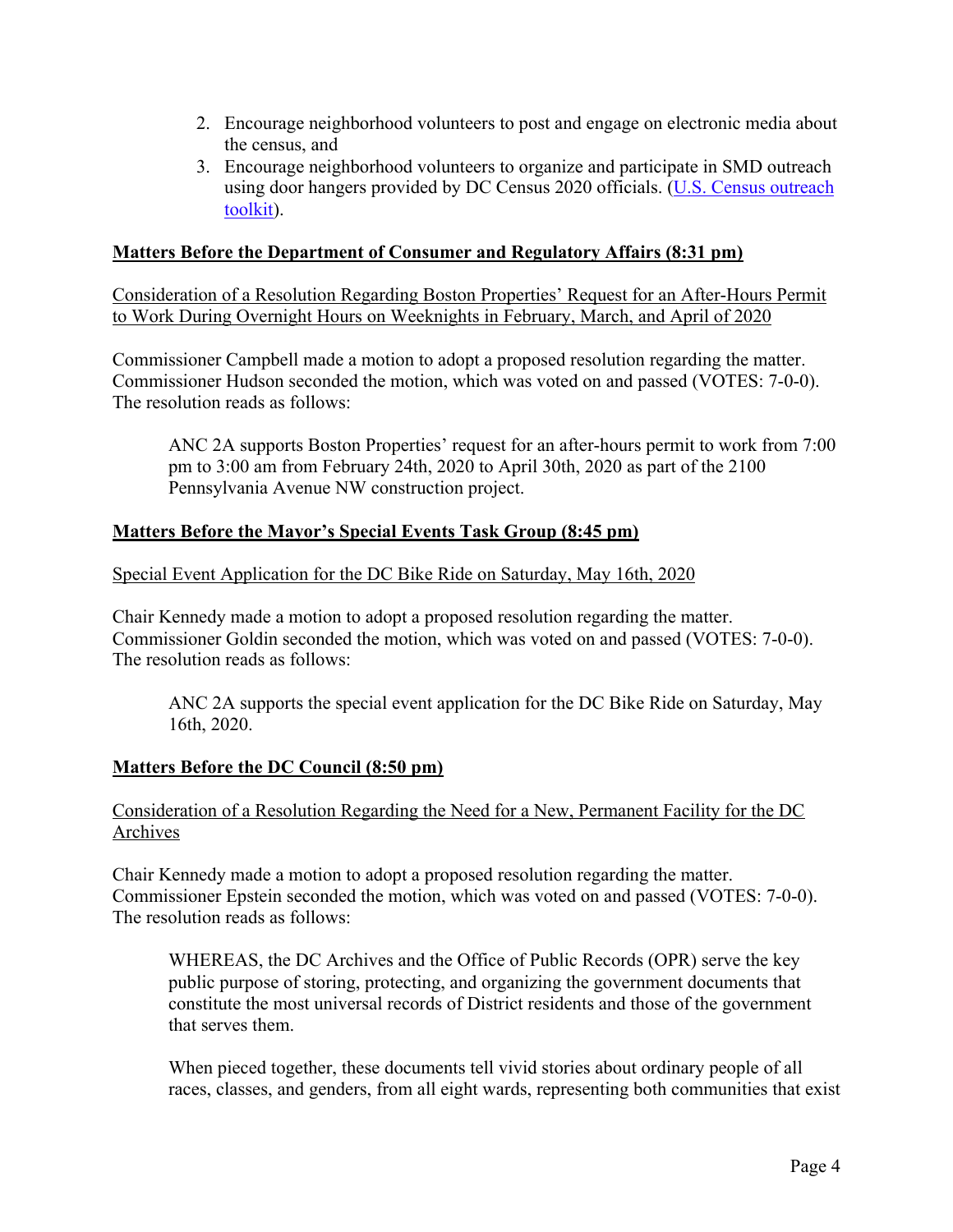and ones that have been lost. These documents allow both historians and family genealogists to reconstruct the lives of ordinary residents.

Additionally, the Archives holds records of public figures, objects, and private collections of public interest. Among other things, these collections chronicle the struggles for home rule and civil rights that have defined the District.

WHEREAS, the current facility used to store DC's valuable historical documents is a converted stable in Naylor Court, off 9th Street NW in Shaw, that does not meet industry standards for security, fire protection, document preservation, and public access.

The facility was commissioned in 1990 but immediately fell into disrepair due to budget cuts in the 1990s. Between that time until the restoration of the HVAC system in 2018, poor climate control allowed DC heat and humidity to severely damage paper, photographs, and objects, many of which were never separated from mold or materials that degrade them, metal paperclips, oils, and glue.

Secondly, the current archive facility is too small, leaving government records scattered across District buildings and rented spaces. Indeed, the majority of public documents held by OPR are stored at a National Archives and Records Administration facility in Suitland, MD at a cost of over \$600,000 per year, and the full cost of offsite storage is difficult to calculate because this excess storage is paid for by the agencies that generated the records.

Finally, the lack of proper reading rooms means that the Archives are substantially not available to the public. The limited access citizens and historians have strained staff resources, and it is impossible to accommodate school or university instruction, a common practice elsewhere. When space is available, researchers must work in record storage areas, a major security risk.

WHEREAS, even the best conditions outlined above are not normal for peer institutions, such as ones that store state-level documents or those of major cities. Similarly, these conditions would not be considered acceptable for a university archive or private records collection.

WHEREAS, most peer organizations operate independently of the executive branch of government, either as independent agencies, or governmentally-chartered institutions. In contrast, key decisions about the DC Archives are made by the executive. The independence of other archives reflects an understanding that the cycles of government and politics are not conducive to the long-term planning and operations critical to a successful archive.

WHEREAS, between FY 2015 and FY 2019, Mayor Bowser and the DC Council appropriated over \$80 million to construct a new DC Archives facility and to transfer and conserve the records currently stored in rented spaces. This latest action occurred after a long period of citizen activism and after District agencies proposed several inappropriate locations.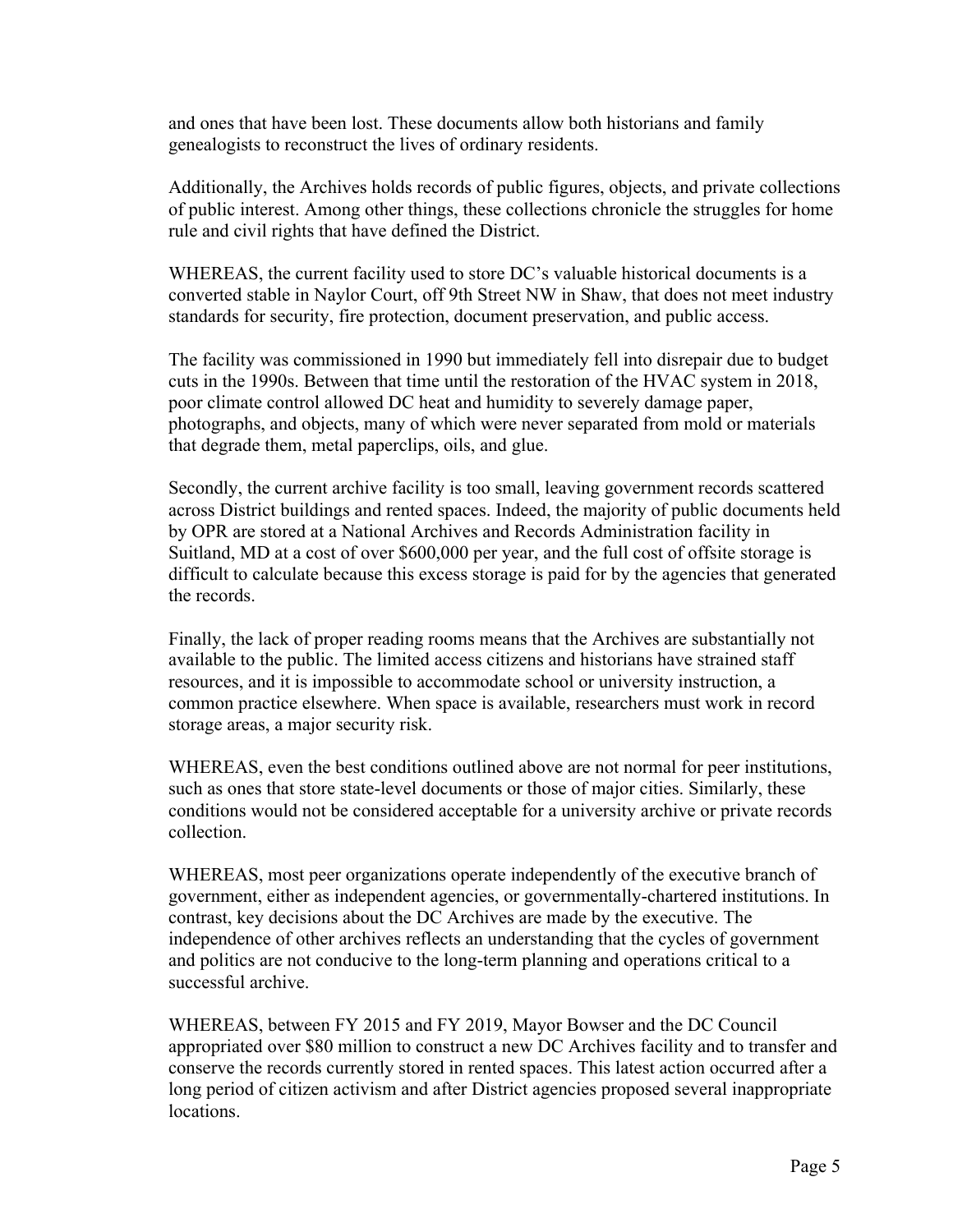In addition to this appropriation, capital funds from earlier building proposals remain assigned to OPR, unexpended, while the office's operational budget is insufficient for the backlog of conservation work.

WHEREAS, at the September 27th, 2018 hearing on the "District Historical Records Advisory Board Amendment Act of 2018" (DC Council Bill B22-0842), the Office of the Secretary announced that a new-construction archive, record, and education facility would be constructed at the University of the District of Columbia. The Secretary stated that construction would begin in 2019.

WHEREAS, as of December 31st, 2019, no contracts for design or construction of these facilities have been issued and no land transfer agreement between the University of the District of Columbia and the Government of the District of Columbia existed, or has been made public.

WHEREAS, at a time of major change in the District of Columbia, ANC 2A recognizes the need for a new facility and resources to make public records a public resource.

THEREFORE, BE IT RESOLVED that ANC 2A requests that the Mayor and the DC Council secure a site for the DC Archives and the Office of Public Records at the University of the District of Columbia, design a facility, and begin substantial construction within eighteen months of this resolution.

BE IT FURTHER RESOLVED that it is a matter of fiscal responsibility that the Mayor and the DC Council expend funds appropriated from their constituents to preserve their own history in a timely and efficient fashion. Appropriations from earlier capital plans not dedicated to establishing a new facility at the University of the District of Columbia should be spent completing the 20-year backlog of conservation work.

BE IT FURTHER RESOLVED that the Mayor and the DC Council should create a lasting legacy for the citizens of the District by establishing an independent District Records and Archives Agency, governed by a Mayorally-appointed board of specialists and citizens.

This independence is the most effective way to ensure that a new facility is put to use in a timely fashion and that the operations of the Archives are consistently and freely funded in the future.

## **General Agenda (Continued) (8:55 pm)**

## Presentation by the Office of Campaign Finance Regarding DC's Fair Elections Program

Belinda Perry, the Policy Analyst for the Office of Campaign Finance (OCF), gave a presentation regarding DC's Fair Elections Program.

## **Matters Before the Washington Metropolitan Area Transit Authority (9:06 pm)**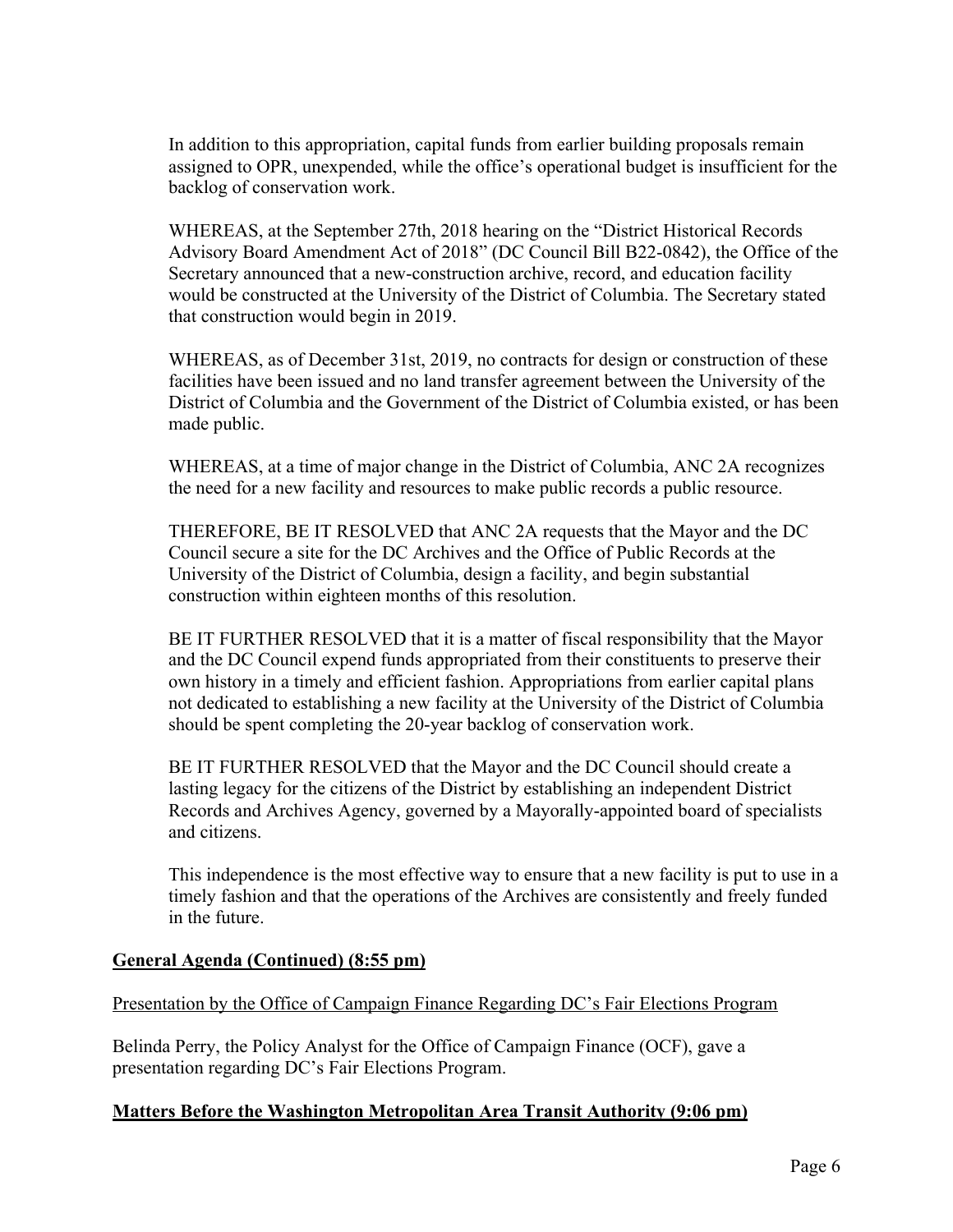# Consideration of a Resolution Regarding the Authority's Draft FY 2021 Budget and Associated Bus Service Change Proposals

Chair Kennedy made a motion to adopt a proposed resolution regarding the matter. Commissioner Harnett seconded the motion, which was voted on and passed (VOTES: 7-0-0). The resolution reads as follows:

WHEREAS, the Washington Metropolitan Area Transit Authority (WMATA) is soliciting public comments on the Authority's proposed Fiscal Year 2021 budget, to include potential changes to fares and Metrobus services.

THEREFORE, BE IT RESOLVED that ANC 2A takes the following positions with respect to the changes proposed:

- The Commission strongly supports the proposal to introduce a full transfer credit (i.e., \$2) between bus and rail trips. This change will have considerable equity benefits for those previously double-charged if they wanted to transfer from the bus to Metrorail, and it will encourage better overall utilization of the network as a whole. This change is a necessary precondition to evaluating the bus network as a whole with the goal of introducing more frequent, reliable service that complements the Metrorail system.
- ANC 2A supports the implementation of a flat fare for all weekend trips in order to encourage off-peak ridership and discourage additional automobile trips into the District, however such fare should not exceed \$2.50 in order to provide an equitable saving to most District residents and match the base fare for peak-hour rail service.
- The Commission supports the incremental restoration of late-night service (to midnight between Tuesdays and Fridays and 2:00 am on Saturdays and Sundays). The ANC strongly encourages WMATA to restore at least one hour of service to each end on Sundays however, as the present span of service (8:00 am to 11:00 pm) is too limited for both morning riders (particularly those traveling from overnight employment or traveling to early church service) and evening riders (those working or out late).
- ANC 2A opposes the implementation of peak fares on rail service after midnight, as it will disincentivize use of the Metrorail system during low-ridership times, encourage additional ridehailing-driven congestion in popular nightlife areas, and potentially increase the incidence of intoxicated driving. Furthermore, service frequency at these hours is generally so low that charging peak fares will reduce the perceived rider value of Metrorail service as compared to other alternatives.
- The Commission opposes the implementation of a cash surcharge on Metrobus routes, in view of the fact that this concept was tried previously and phased out based on the minimal impact it appeared to have on rider behavior. Rather than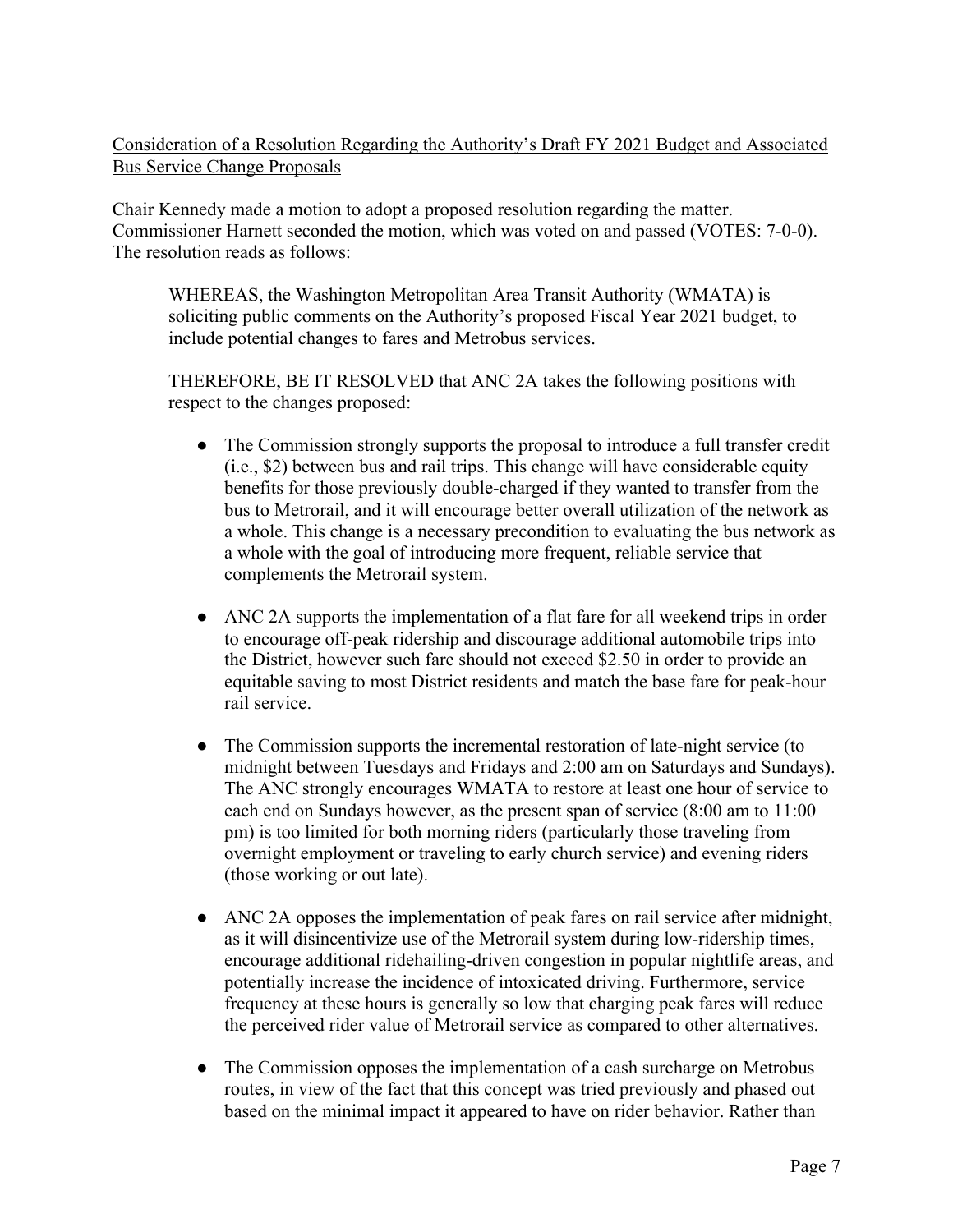encouraging additional SmarTrip use, it is likely that this change will merely amount to a regressive tax on generally low-income riders.

- ANC 2A strongly opposes the implementation of a \$1 fare surcharge on MetroExtra routes due to negative equity impacts and the reality that the surcharge will amount to a disincentive for riders to embrace more efficient, limited-stop service both now and in future service planning efforts. Many bus routes have already seen their local line trips reduced in order to provide more limited-stop trips. If this surcharge is implemented, that will amount to a large cut in affordable bus service and make most MetroExtra trips in the District of Columbia more expensive than comparable Metrorail service.
- The Commission supports the advocacy of Commissioner James Harnett and the students of the George Washington University in advocating for a Metro pass program (U·Pass) for university students and that the program should be available to all university students in the District of Columbia. Further, the DC Council and universities in the District of Columbia are encouraged to work with student leaders to implement such a program, especially for low-income students.
- **D5:** The Commission opposes elimination of the D5 bus, which provides a direct connection for residents living in the Palisades neighborhood and inner parts of suburban Maryland along or near MacArthur Boulevard to Foggy Bottom and the K Street NW employment core. The alternative service available (mainly the D6), takes a much longer and less direct route toward Farragut Square and misses the Foggy Bottom neighborhood entirely. What's more, WMATA's own statistics show that a quarter of the riders utilizing the D5 do so at bus stops that are not presently served by other buses heading downtown.

In order to not encourage additional automobile trips into the Foggy Bottom neighborhood, the Commission recommends two alternatives to eliminating the D5 be studied:

- Evaluate the feasibility of routing D5 buses to the K Street NW corridor via the Whitehurst Freeway and the Washington Circle underpass in order to provide a quicker, "express" trip that avoids M Street and Pennsylvania Avenue NW in Georgetown, where redundant service is provided by the 38B. A quicker trip time could translate into additional riders.
- Extend some D6 trips along the D5's present route into Maryland in order to ensure no complete loss of downtown-oriented bus service for commuters in that area.
- 30s: The Commission supports conversion of 30N and 30S trips to 31, 33, 32, or 36 service based on the potential benefits to on-time performance and user intuitiveness, but bases its support on the following conditions:
	- That WMATA's Board of Directors fulfills its intent to implement a full fare credit (i.e., free transfer) between bus and rail trips coincident with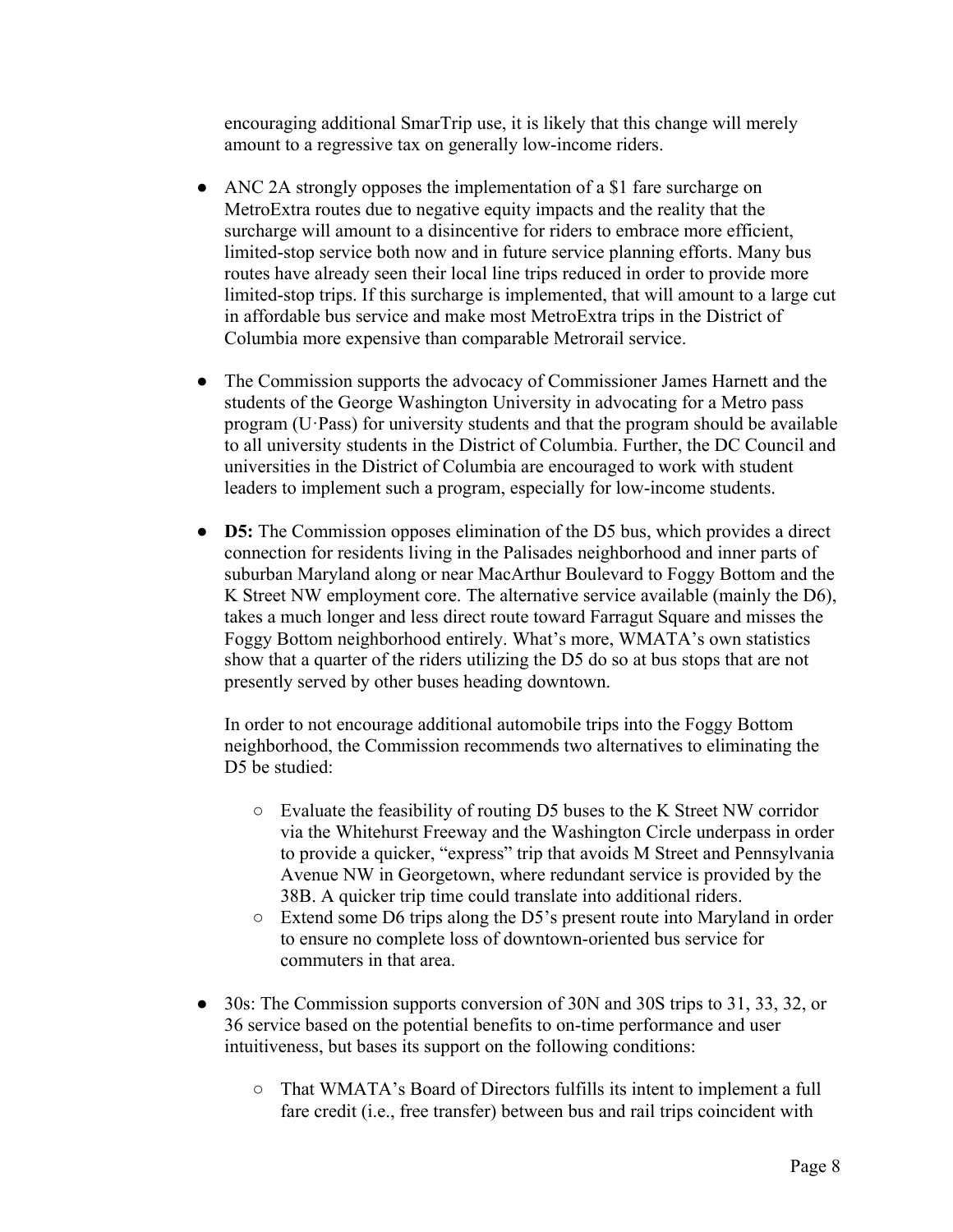any change so that there is no substantial cost or convenience burden imposed on riders due to the new service pattern.

- That WMATA maintains full 30N and 30S service during overnight hours and at all times that the Metrorail system is not operating, hours during which traffic congestion and trip time reliability are not major concerns. Having a longer, one-seat ride that serves many activity centers during these hours is significantly more convenient (particularly given reduced service frequency during this time) than forcing a transfer between routes that may or may not be well-timed in practice downtown. Additionally, continuous night service that eliminates the need to wait outside, vulnerable to weather elements and in dark and potentially isolated locations, is safer for riders.
- That WMATA evaluates the feasibility of extending the 33 to Archives or Capitol Hill in order to fully serve commuter trips and establish a seamless connection between buses and the Green and Yellow lines.
- That WMATA implements some form of managed dispatch on the 30s line and considers further route series consolidation in order to properly space departures and produce more consistent, reliable, and frequent service along the whole of the existing line.

# **Matters Before the DC Council (Continued) (9:35 pm)**

Consideration of a Resolution Encouraging the DC Council to Fully Fund Wage Theft Prevention Initiatives as Part of the FY 2021 Budgeting Process

Commissioner Patel made a motion to adopt a proposed resolution regarding the matter. Commissioner Epstein seconded the motion, which was voted on and passed (VOTES: 7-0-0). The resolution reads as follows:

WHEREAS, the compromise to repeal Initiative No. 77 is cited as the "Tipped Wage Workers Fairness Amendment Act of 2018." The act embedded provisions designed to prevent the abuse of tipped workers,

WHEREAS, the Mayor and the DC Council have yet to fund the provisions,

WHEREAS, one such provision was to design a portal to accept anonymous and nonanonymous wage theft complaints by employees. In addition, the Department of Employment Services must establish a public reporting system that allows employees and other members of the public to report wage-related violations. The reporting system must be available by web and telephone 24 hours a day, 7 days a week, every week for the entire calendar year,

WHEREAS, another provision directed the DC Council to create and establish a Tipped Workers Coordinating Council, which is intended to be a partnership of tipped workers, employers, and public agencies that promotes a high-quality response to tipped worker cases of wage theft and unfair labor practices, and